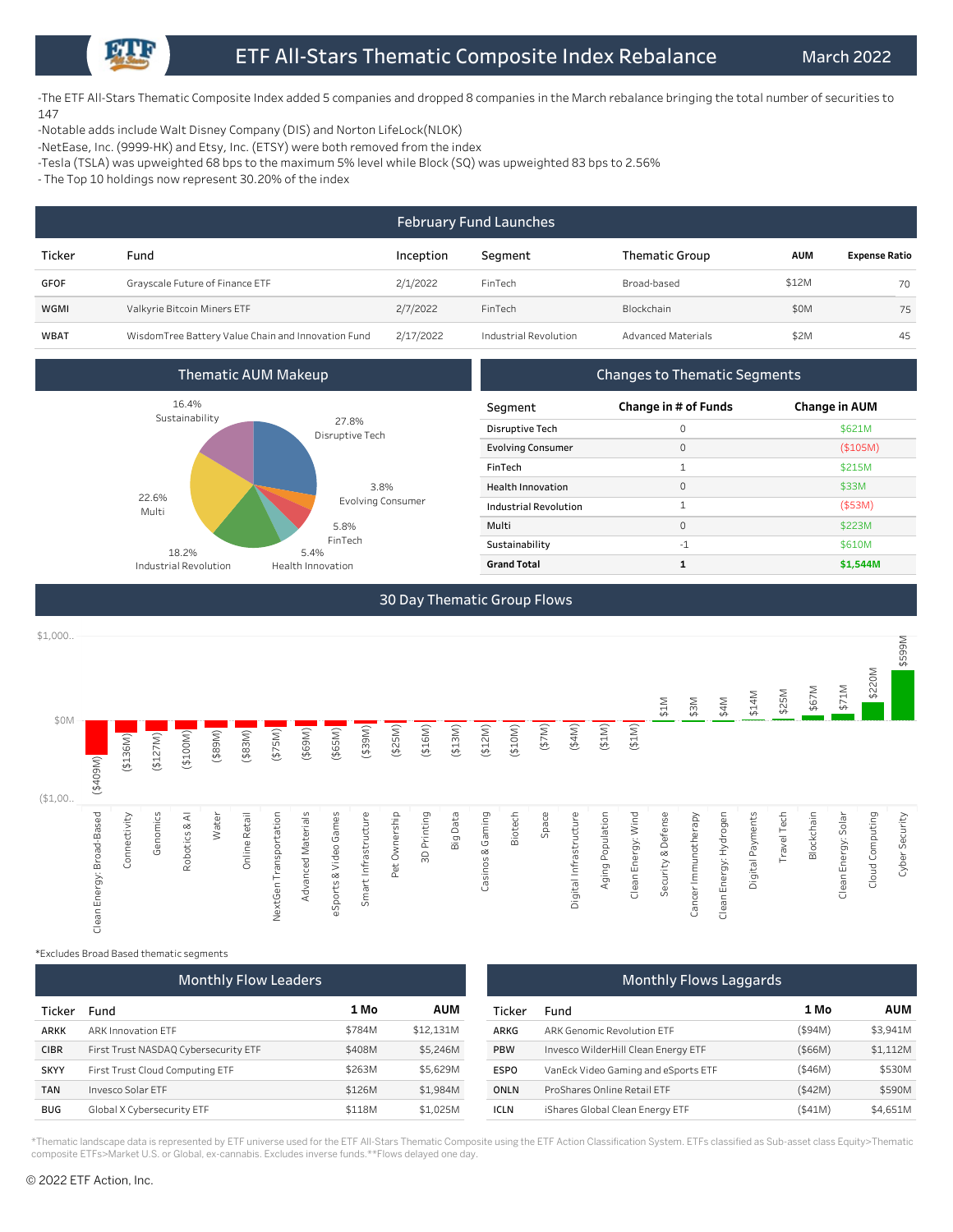## ETF All-Stars Thematic Composite Index Rebalance

March 2022

| <b>Adds</b> |                                          |                               |                                             |                      |            |  |  |
|-------------|------------------------------------------|-------------------------------|---------------------------------------------|----------------------|------------|--|--|
| Ticker      | Company                                  | Sector                        | Industry                                    | Country              | New Weight |  |  |
| <b>DIS</b>  | Walt Disney Company                      | <b>Communication Services</b> | Entertainment                               | United States        | 0.20%      |  |  |
| MU          | Micron Technology, Inc.                  | Information Technology        | Semiconductors & Semiconductor<br>Equipment | <b>United States</b> | 0.20%      |  |  |
| <b>NLOK</b> | NortonLifeLock Inc.                      | Information Technology        | Software                                    | <b>United States</b> | 0.22%      |  |  |
| SAIL        | SailPoint Technologies<br>Holdings, Inc. | Information Technology        | Software                                    | <b>United States</b> | 0.20%      |  |  |
| <b>UPST</b> | Upstart Holdings, Inc.                   | Financials                    | Consumer Finance                            | <b>United States</b> | 0.22%      |  |  |

| <b>Drops</b> |                                                   |                               |                                    |                      |            |  |  |
|--------------|---------------------------------------------------|-------------------------------|------------------------------------|----------------------|------------|--|--|
| Ticker       | Company                                           | Sector                        | Industry                           | Country              | Old Weight |  |  |
| 9999-HK      | NetEase, Inc                                      | <b>Communication Services</b> | Entertainment                      | Cayman Islands       | 0.20%      |  |  |
| <b>BAH</b>   | Booz Allen Hamilton<br><b>Holding Corporation</b> | Industrials                   | Professional Services              | <b>United States</b> | 0.18%      |  |  |
| CHPT         | ChargePoint Holdings, Inc.                        | Industrials                   | <b>Electrical Equipment</b>        | <b>United States</b> | 0.20%      |  |  |
| <b>DOCU</b>  | DocuSign, Inc.                                    | Information Technology        | Software                           | <b>United States</b> | 0.19%      |  |  |
| <b>ETSY</b>  | Etsy, Inc.                                        | Consumer Discretionary        | Internet & Direct Marketing Retail | <b>United States</b> | 0.25%      |  |  |
| <b>PLTR</b>  | Palantir Technologies Inc.                        | Information Technology        | Software                           | <b>United States</b> | 0.38%      |  |  |
| SGRE-ES      | Siemens Gamesa<br>Renewable Energy, S.A.          | Industrials                   | <b>Electrical Equipment</b>        | Spain                | 0.19%      |  |  |
| SU-FR        | Schneider Electric SE                             | Industrials                   | <b>Electrical Equipment</b>        | France               | 0.19%      |  |  |

| Largest Weight Changes |                               |                               |                                          |                      |            |  |  |
|------------------------|-------------------------------|-------------------------------|------------------------------------------|----------------------|------------|--|--|
| Ticker                 | Company                       | Sector                        | Industry                                 | Country              | Change (%) |  |  |
| SQ                     | Block Inc Class A             | Information Technology        | <b>IT Services</b>                       | <b>United States</b> | 0.83%      |  |  |
| <b>TSLA</b>            | Tesla Inc                     | Consumer Discretionary        | Automobiles                              | <b>United States</b> | 0.68%      |  |  |
| <b>COIN</b>            | Coinbase Global, Inc. Class A | Financials                    | Capital Markets                          | <b>United States</b> | 0.39%      |  |  |
| U                      | Unity Software, Inc.          | Information Technology        | Software                                 | <b>United States</b> | 0.22%      |  |  |
| <b>TWLO</b>            | Twilio, Inc. Class A          | Information Technology        | <b>IT Services</b>                       | <b>United States</b> | 0.21%      |  |  |
| AKAM                   | Akamai Technologies, Inc.     | Information Technology        | <b>IT Services</b>                       | <b>United States</b> | $-0.12%$   |  |  |
| <b>FSLR</b>            | First Solar, Inc.             | Information Technology        | Semiconductors & Semiconductor Equipment | <b>United States</b> | $-0.14%$   |  |  |
| <b>MIME</b>            | Mimecast Limited              | Information Technology        | Software                                 | United Kingdom       | $-0.15%$   |  |  |
| <b>NVDA</b>            | NVIDIA Corporation            | Information Technology        | Semiconductors & Semiconductor Equipment | <b>United States</b> | $-0.21%$   |  |  |
| <b>TWTR</b>            | Twitter, Inc.                 | <b>Communication Services</b> | Interactive Media & Services             | <b>United States</b> | $-0.41%$   |  |  |

\*Thematic landscape data is represented by ETF universe used for the ETF All-Stars Thematic Composite using the ETF Action Classification System. ETFs classified as Sub-asset class Equity>Thematic<br>composite ETFs>Market U.S